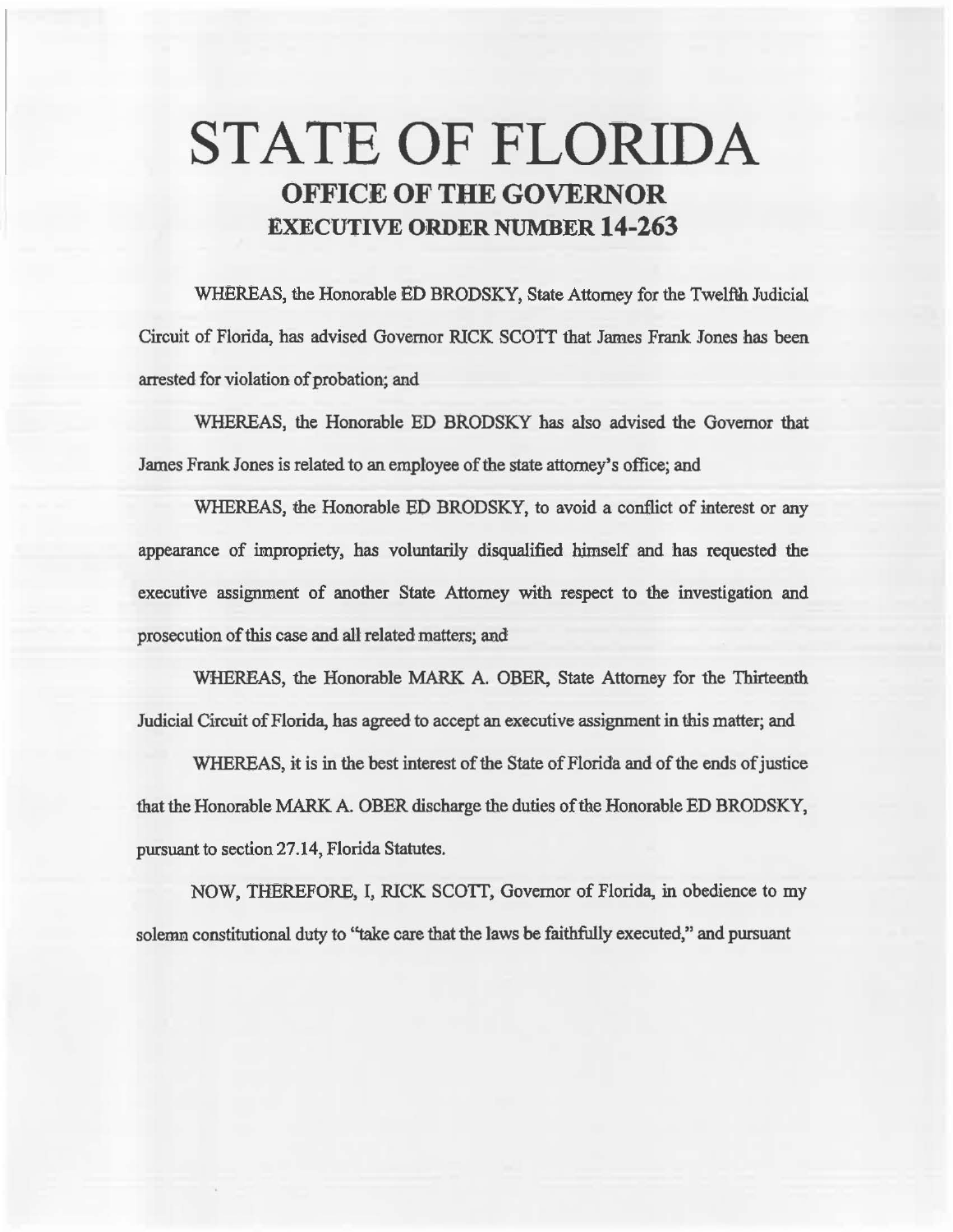to the Constitution and laws of the State of Florida, issue the following Executive Order, effective immediately:

## Section I.

The Honorable MARK A. OBER, State Attorney for the Thirteenth Judicial Circuit of Florida, referred to as the "Assigned State Attorney," is assigned to discharge the duties of the Honorable ED BRODSKY, State Attorney for the Twelfth Judicial Circuit of Florida, *as* they relate to the investigation, prosecution and all matters related to James Frank Jones Section 2.

The Assigned State Attorney or one or more Assistant State Attorneys and Investigators, who have been designated by the Assigned State Attorney, shall proceed immediately to the Twelfth Judicial Circuit of Florida, and are vested with the authority to perform the duties prescribed herein.

## Section 3.

All residents of the Twelfth Judicial Circuit are requested, and all public officials are directed, to cooperate and render whatever assistance is necessary to the Assigned State Attorney, so that justice may be served.

## Section 4.

The period of this Executive Assignment shall be for one  $(1)$  year, to and including September 18, 2015.